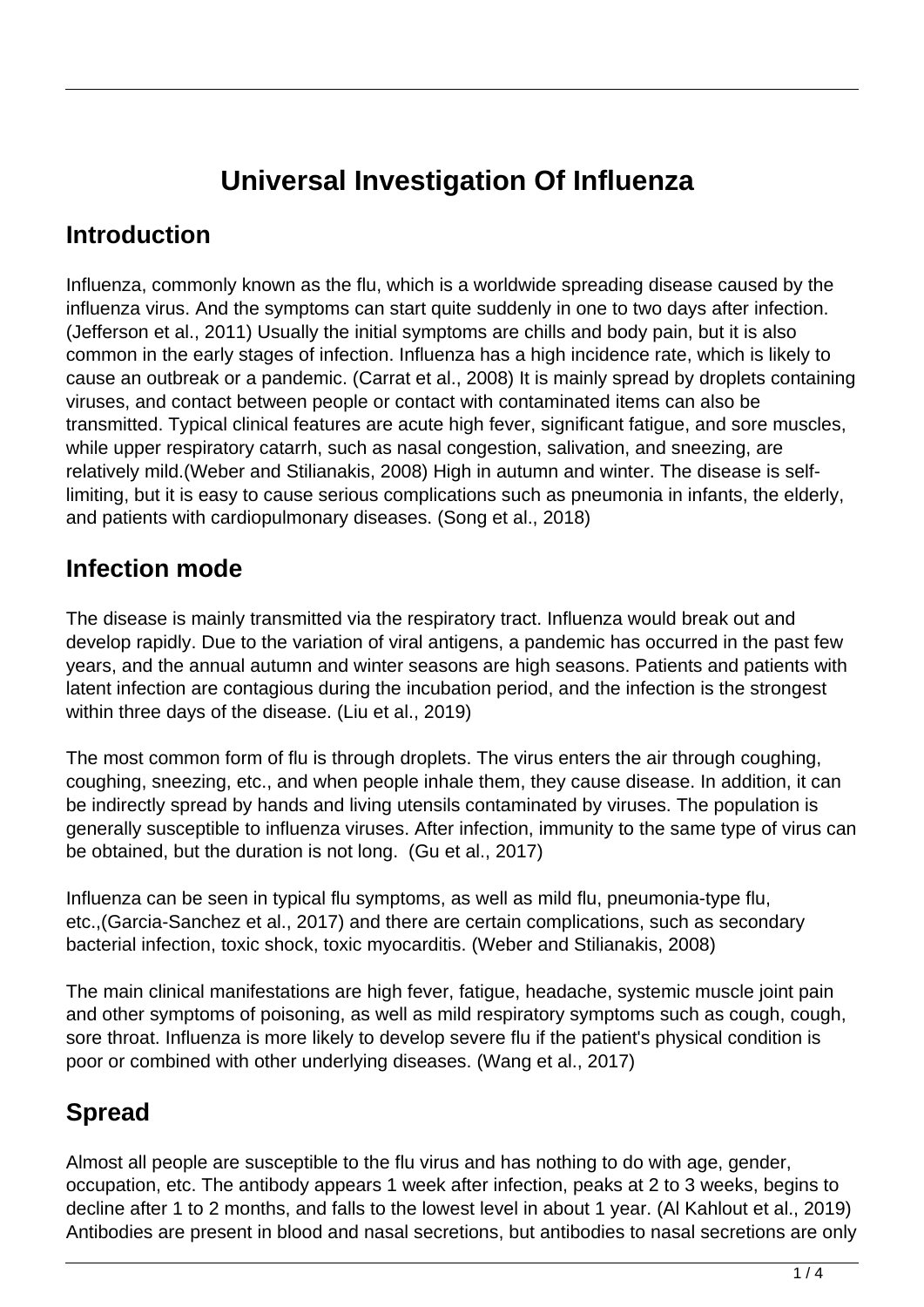#### about 5% in the blood.

There is no cross-immunization between the three types of influenza virus. The infection is not maintained for a long time after infection. According to the observation, although there are antibodies in the blood after 5 months of infection, the same type of virus can still be funded. The respiratory tract produces secreted antibodies that prevent the invasion of the virus. (Garcia-Sanchez et al., 2017) But when the local mucosal epithelial cells shed, they lose their protective effect. So local antibodies are more important than antibodies in the blood. (Al Kahlout et al., 2019)

The probability of human infection with avian influenza virus is small, mainly due to the following three factors. (Santak et al., 2013) First, the avian influenza virus is not easily recognized and combined by human cells; second, all influenza viruses that can spread in the population, its genome It must contain several human influenza virus gene fragments, but the avian influenza virus does not. (Gu et al., 2017) Third, the highly pathogenic avian influenza virus has a large number of basic amino acids, making it difficult to replicate in the human body. (Sutton, 2018) Avian influenza viruses generally only infect birds. (Jimenez-Bluhm et al., 2019) When the virus undergoes genetic reorder during the replication process, resulting in structural changes, the ability to infect people can be obtained, which may lead to human infection with avian influenza. (Chatziprodromidou et al., 2018)

The flu vaccine does not cause people to get the flu, which is impossible in science or medicine. Because the injected vaccine is made from a killed virus, the dead virus does not cause disease. The nasal spray flu vaccine is made from inactivated live virus. Although this vaccine uses a 'live' virus, it is not active, which means it cannot spread and cause disease. Both vaccines can be used as primers for the immune system. They cause the body to 'perceive' the flu virus, so the immune system produces antibodies. In this case, if the virus is exposed, the immune system will have a greater chance to defeat it. Influenza vaccination certainly does not mean that 100% will not get the flu. After all, there are more than 200 flu viruses.

### **Precaution**

Reduce exposure to susceptible animals. Animals that are infectious to an infectious disease are called susceptible animals. Birds commonly found in daily life such as chickens, turkeys, ducks, geese, and other waterfowl are most sensitive and mostly concealed. Other poultry such as pheasants, pheasants, ostriches, peacocks, pelicans and pigeons are also more susceptible to infection; waterfowl and dry birds can cause cross infection in the same field, and the virus can easily spread in large-scale chickens or ducks. . Wild and farmed waterfowl can be transmitted through the use of common water bodies, and in addition to infected birds, bird flu can also infect pigs. A healthy lifestyle is important to prevent the disease. In general, you should strengthen physical exercise, rest more, avoid overwork, do not smoke, wash your hands frequently; pay attention to personal hygiene, cover your mouth and nose when sneezing or coughing. Keep the room clean and open the window for 2 times a day. Keep the room clean, use washable floor mats, avoid using carpets that are difficult to clean, keep the floor, ceiling, furniture and walls clean, and ensure that the drains are unobstructed; keep indoor air circulation, and open the windows twice a day, at least twice a time. For 10 minutes, use an exhaust fan to keep the air flowing; try to get as little air as possible. It is intended to be hygienic, and it is necessary to eat poultry and eggs. Pay attention to food hygiene, eat poultry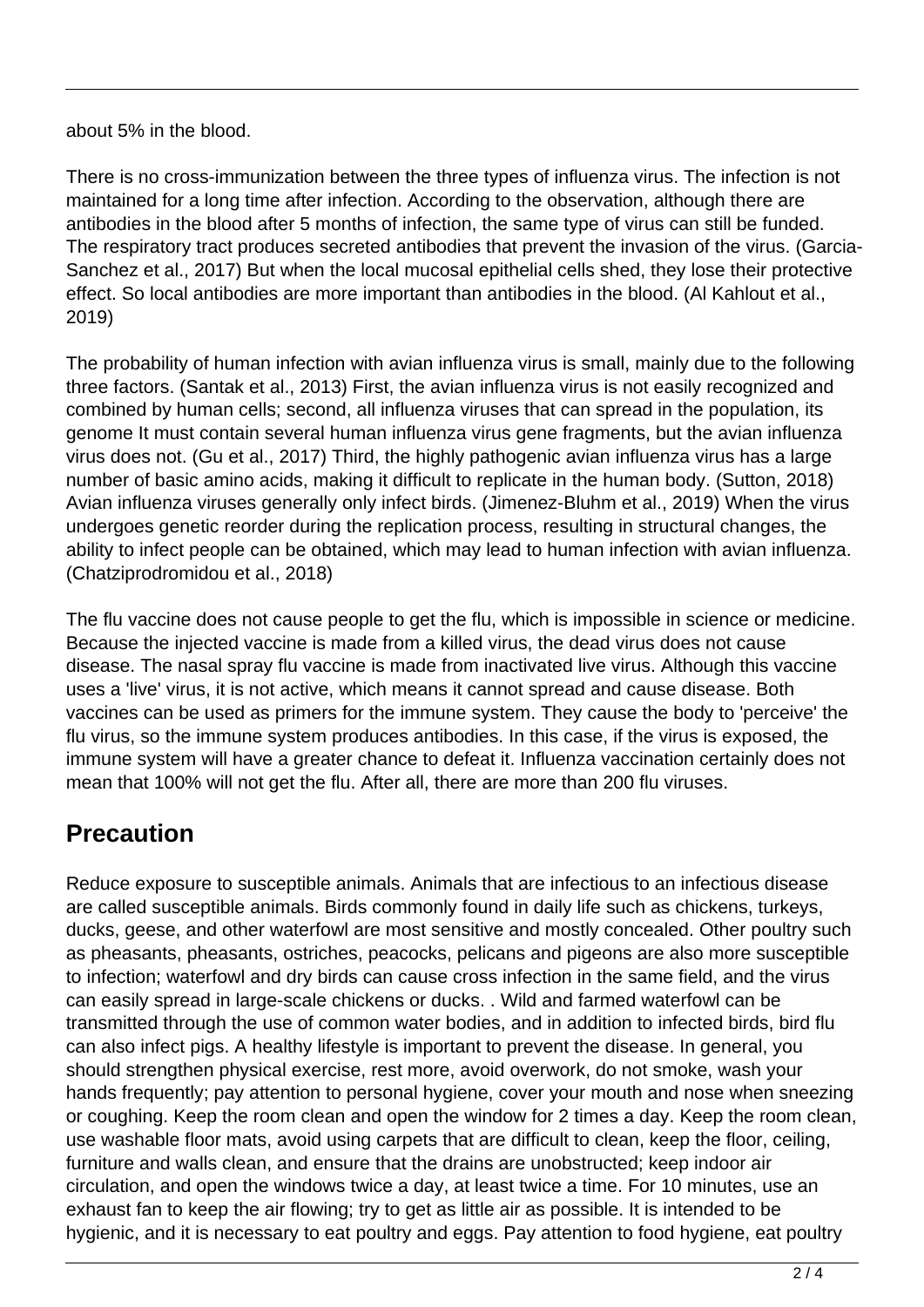and eggs thoroughly, and pay attention to raw and cooked when processing and preserving food; develop good hygiene habits, do a good job in kitchen hygiene, not eat raw poultry and internal organs, and analyze live and dead after washing poultry, livestock and their products, wash your hands thoroughly; Valentine's Day is about to go out for a romantic dinner. It is recommended to choose a place with good sanitation and good environment.

Find out the epidemic and try to avoid contact with poultry. When an outbreak is detected, contact with poultry should be avoided as much as possible; the public, especially children, should avoid close contact with poultry and wild birds. Pay attention to the disinfection of living utensils. Pay attention to the disinfection of living utensils. The avian flu virus is not heat resistant and can be inactivated at 100 ° C for 1 minute. It is sensitive to common disinfectants such as dry, ultraviolet radiation, mercury, and chlorine.

# **Conclusion**

The outbreak of influenza occurs every year around the world. It affects the health of many people, especially the elderly and babies. In severe cases, it also has an impact on the economy of society as a whole. So for the flu, don't ignore it as a common cold. Through this article, I hope that more knowledge and preventive measures about influenza virus can be known. Susceptible people must be vaccinated with the latest flu vaccine of the year, which is the best way to fight flu and group prevention! Although the current report of influenza vaccine will be in short supply. However, after we understand the basic common sense of the flu, there is absolutely no need to panic. However, if necessary, it is recommended that some people, such as weak constitution, low immunity, and long time in public, be injected. Protecting public safety, everyone is responsible

### **References**

- 1. AL KAHLOUT, R. A., NASRALLAH, G. K., FARAG, E. A., WANG, L., LATTWEIN, E., MULLER, M. A., EL ZOWALATY, M. E., AL ROMAIHI, H. E., GRAHAM, B. S., AL THANI, A. A. & YASSINE, H. M. 2019. Comparative Serological Study for the Prevalence of Anti-MERS Coronavirus Antibodies in High- and Low-Risk Groups in Qatar. J Immunol Res, 2019, 1386740.
- 2. CARRAT, F., VERGU, E., FERGUSON, N. M., LEMAITRE, M., CAUCHEMEZ, S., LEACH, S. & VALLERON, A. J. 2008. Time lines of infection and disease in human influenza: a review of volunteer challenge studies. Am J Epidemiol, 167, 775-85.
- 3. CHATZIPRODROMIDOU, I. P., ARVANITIDOU, M., GUITIAN, J., APOSTOLOU, T., VANTARAKIS, G. & VANTARAKIS, A. 2018. Global avian influenza outbreaks 2010-2016: a systematic review of their distribution, avian species and virus subtype. Syst Rev, 7, 17.
- 4. GARCIA-SANCHEZ, L., MELERO, B., JAIME, I., HANNINEN, M. L., ROSSI, M. & ROVIRA, J. 2017. Campylobacter jejuni survival in a poultry processing plant environment. Food Microbiol, 65, 185-192.
- 5. GU, M., XU, L., WANG, X. & LIU, X. 2017. Current situation of H9N2 subtype avian influenza in China. Vet Res, 48, 49.
- 6. JEFFERSON, T., DEL MAR, C. B., DOOLEY, L., FERRONI, E., AL-ANSARY, L. A., BAWAZEER, G. A., VAN DRIEL, M. L., NAIR, S., JONES, M. A., THORNING, S. & CONLY, J. M. 2011. Physical interventions to interrupt or reduce the spread of